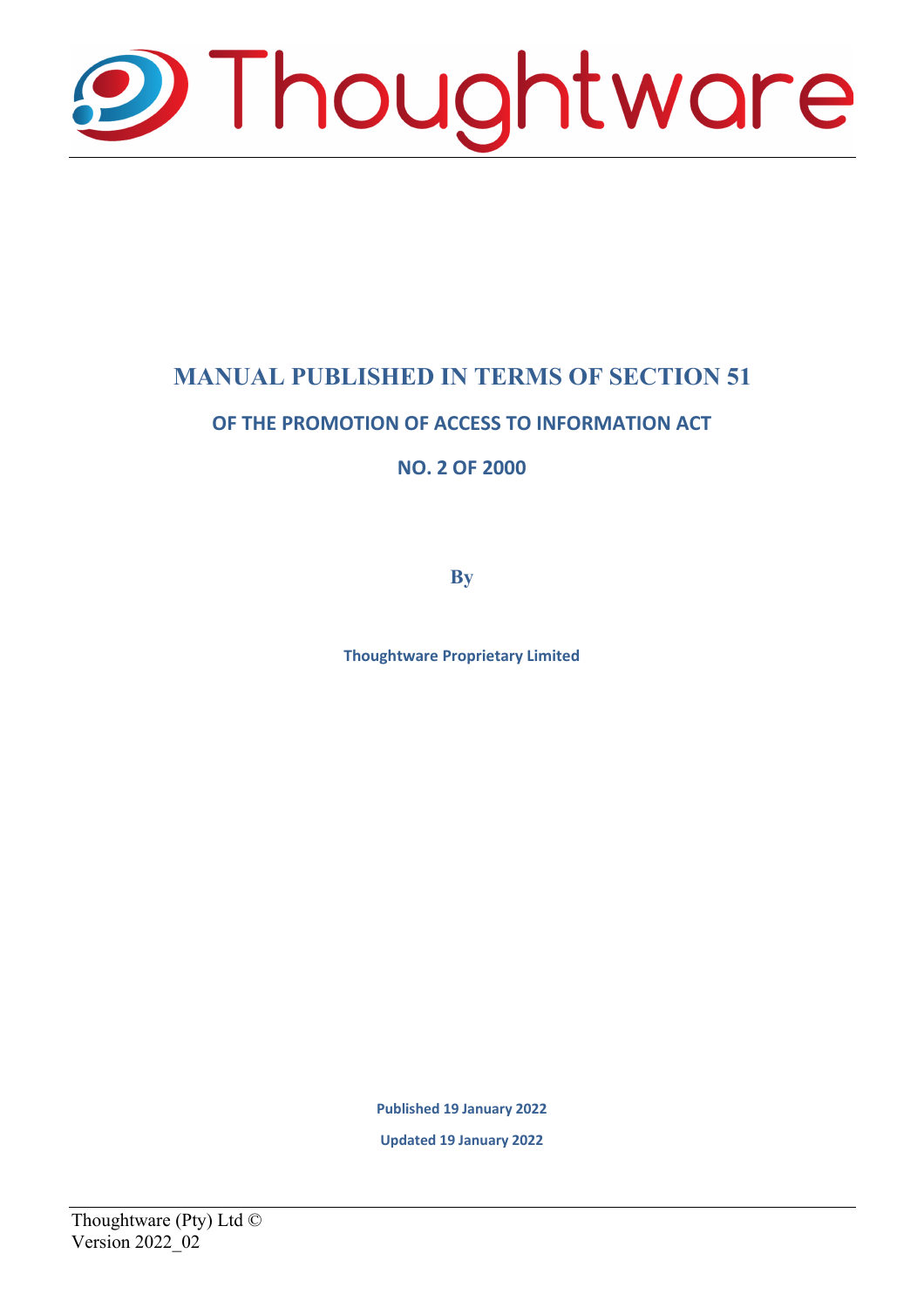

# **SECTION 51 MANUAL FOR**

### **THOUGHTWARE PROPRIETARY LIMITED**

#### **COMPANY**

Thoughtware Proprietary Limited, registration number 2002/502306/07 is a private body as defined in the Promotion of Access to Information Act 2 of 2000 ("**Act**"). This manual has been compiled in relation to Thoughtware Proprietary Limited.

The motivation for the Act is to be found in the Constitution of South Africa. The Constitution provides that everyone has a right of access to information held –

- by the state, where no reason for access to the information needs to be established (section  $32(1)(a)$  of the Constitution) or,
- by a private body, if the requestor requires a record for the exercise or protection of any right (section 32(1)(b) of the Constitution).

The Constitution further requires that legislation be enacted to give effect to the provision of section 32. The Act has been enacted to meet this requirement.

In terms of the Act any person has a right of access to a record held by or under the control of a private body if the  $\text{mod}-$ 

- is required for the exercise or protection of any right;
- the requestor has complied with all the procedural requirements of the Act; and
- the private body is not entitled to refuse access to the record requested in terms of the grounds of refusal established in the Act.

The grounds for refusal are –

- mandatory protection of the privacy of a third party who is a natural person (human being);
- mandatory protection of commercial information of a third party;
- mandatory protection of certain confidential information of a third party;
- mandatory protection of the safety of individuals, and the protection of property;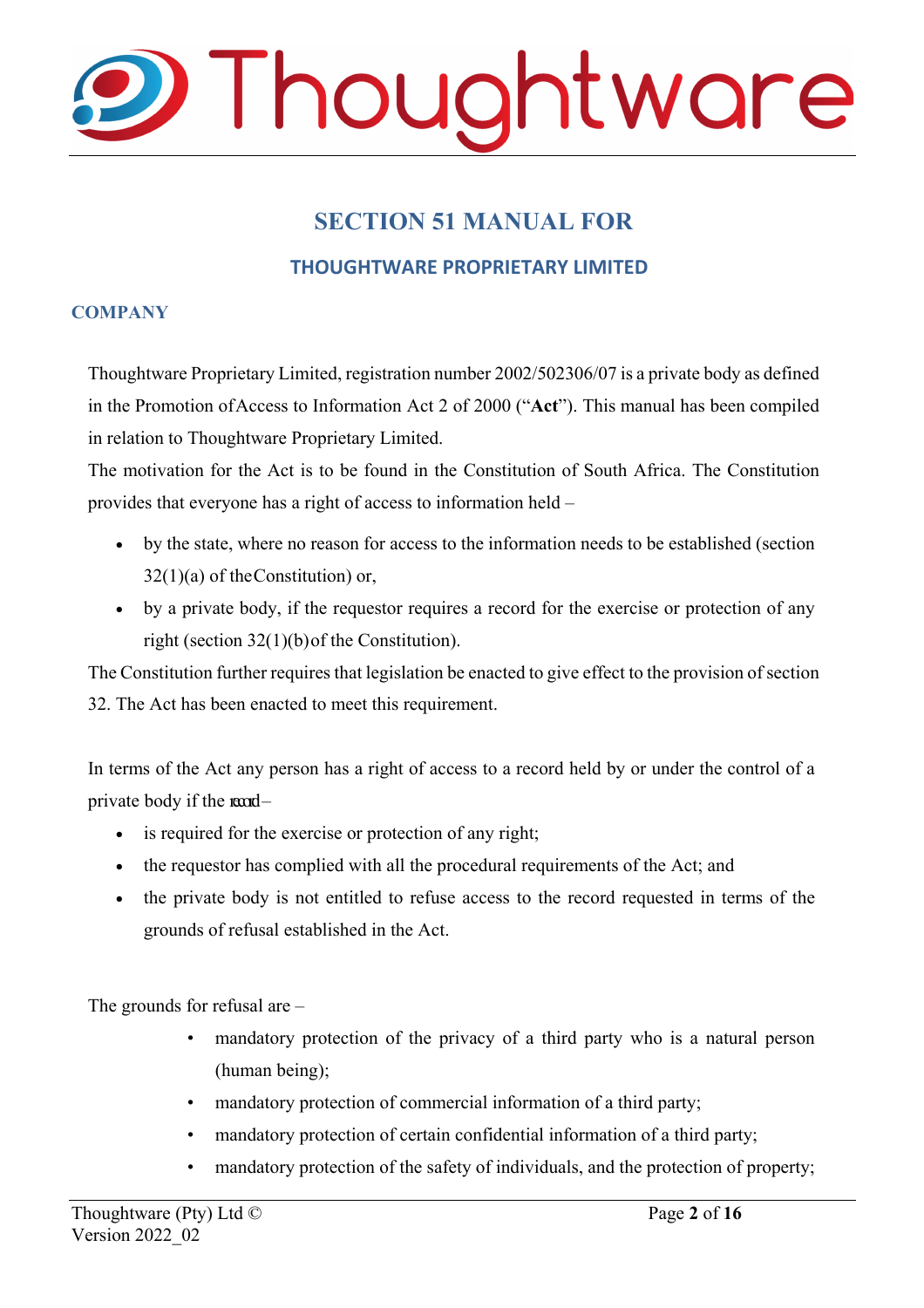

- mandatory protection of records privileged from production in legal proceedings;
- commercial information of a private body;
- mandatory protection of research information of a third party and of a private body.

The first issue to confirm is whether the request is procedurally correct. This will be facilitated by properly and fully completing the information required in the "Request for Access to a Record". If assistance is required, the information officer will render all reasonable assistance to a requester in complying with the procedures set out in the Act. He/she will also require that the requester is properly identified and that the applicable fee and, if applicable a deposit, has been paid. Only after these requirements have been satisfied will the 30 (thirty-day) period, within which the information officer is obliged to give the requester notice of his/her decision, begin to run.

The second issue to confirm is whether the requester has evidenced, in the request, that he/she requires the record to exercise or protect a right. If the information officer is satisfied that the information provided by the requester supports this requirement the third enquiry will be conducted.

The third issue to confirm is whether the information officer must or may refuse the request on the basis of a "Ground for Refusal" set out in the Act. In certain instances, this decision is mandatory and in others it is discretionary.

Once the information officer has made his/her decision he/she must inform the requester of the decision and, if the request if refused, provide reasons for the refusal.

If the requester is aggrieved by either the fees charged for access to a record, the form in which access is provided to a record, or by a refusal to grant access to a record, the requester is entitled to apply to court for appropriate relief, within thirty days of receiving notice of the decision.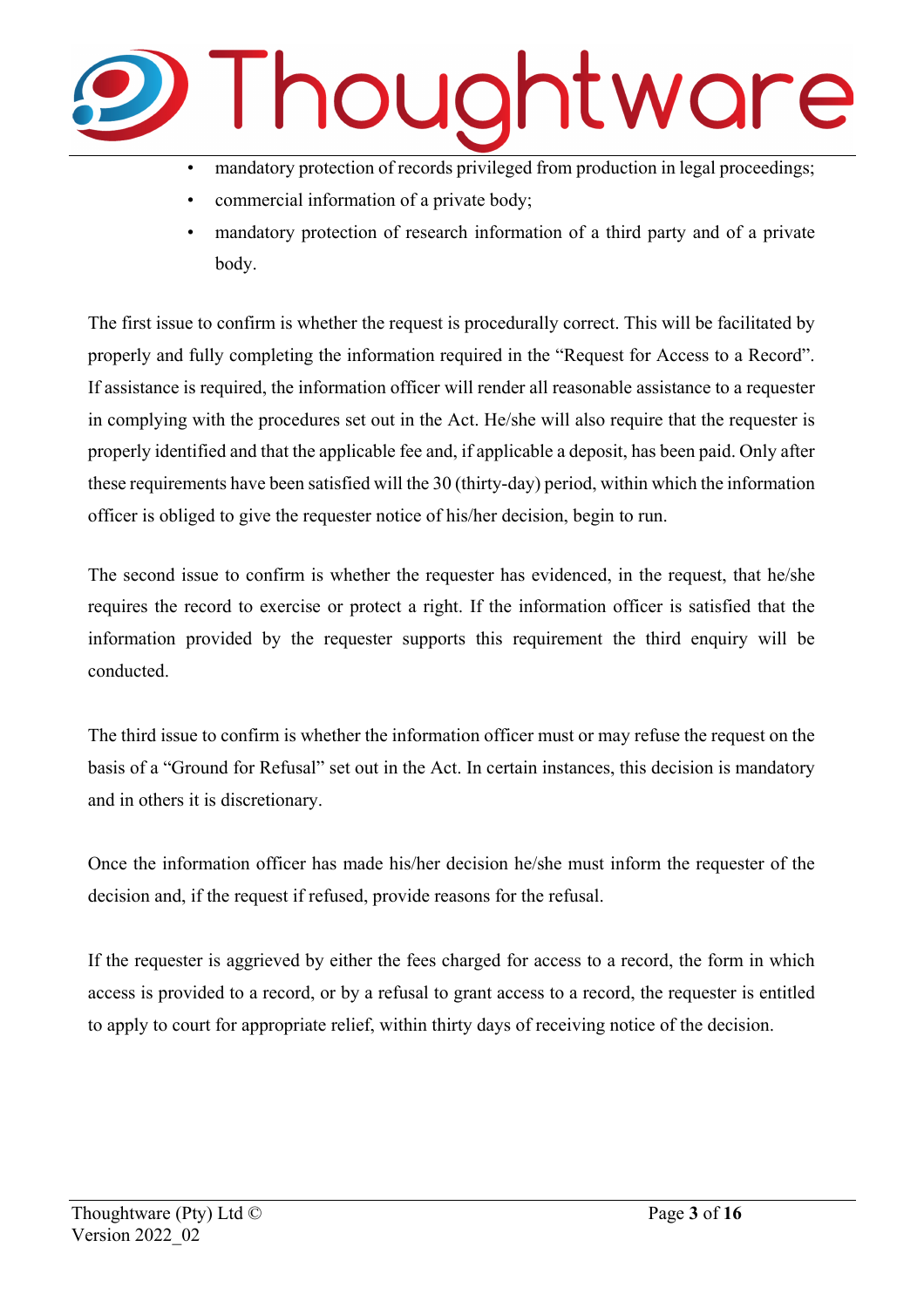

Thoughtware Proprietary Limited endorses the object of the Act, which is to give effect to the constitutional right of access to information, subject to justifiable limitations. The manual is intended to assist requesters in exercising this right.

# **INFORMATION REQUIRED UNDER SECTION 51(1)(a)**

| <b>Information Officer</b> | Mr. S van der Merwe             |
|----------------------------|---------------------------------|
| <b>Postal Address</b>      | P.O Box 413849, Craighall, 2024 |
| <b>Registered Address</b>  | Katherine & West                |
|                            | 114 West Street                 |
|                            | Unit 28, Level 4                |
|                            | Sandton                         |
|                            | 2021                            |
| Tel. No                    | $(+27)$ 11 5068600              |
| eMail Address              | $info@$ thoughtware.com         |

## **DESCRIPTION OF GUIDE REFERRED TO IN SECTION 10: SECTION 51(1)(b)**

A Guide has been compiled in terms of section 10 of the Act by the Human Rights Commission. It contains information required by a person wishing to exercise any right contemplated by the Act. It is available in all of the official languages.

The Guide is available for inspection, inter alia, at the office of the offices of the Human Rights Commission at –

- Street Address: 27 Stiemens Street, Braamfontein, 2198
- Website: [www.sahrc.org.za](http://www.sahrc.org.za/)

#### **VOLUNTARY DISCLOSURE**

In terms of section 52(1), Thoughtware Proprietary Limited may make certain categories of records automatically available without the requester having to request access in terms of the Act. These would include –

- Reports
- Other literature intended for public viewing
- Public customer information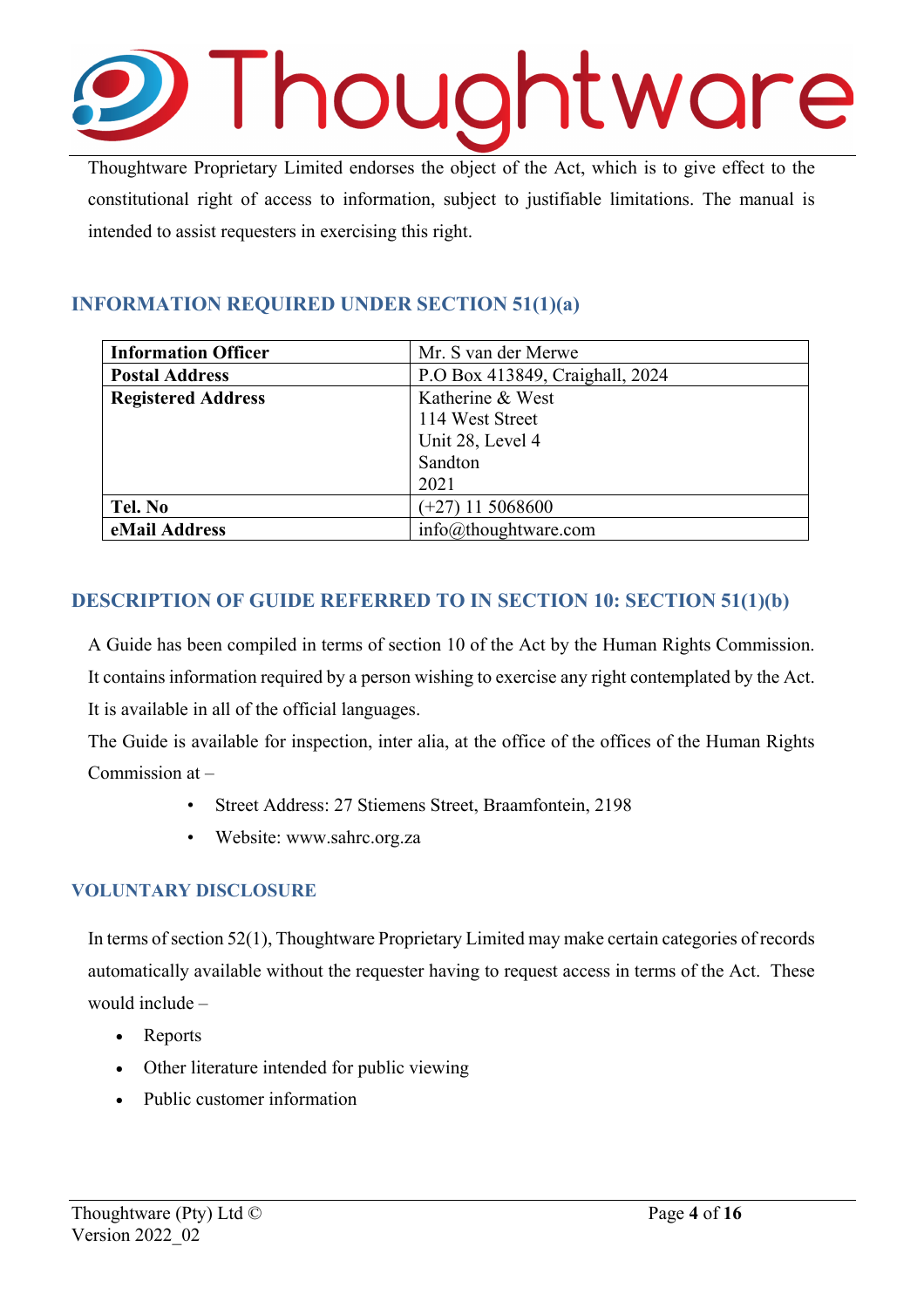# Thoughtware

If the requester believes that any other statutory instrument allows access to a record this should be referred to the information officer who will within a reasonable period (not being more than 10 (ten) days, consider a request in the light thereof.

# **RECORDS AVAILABLE IN TERMS OF OTHER LEGISLATION: SECTION 51(1)(d)**

Records available in terms of other legislation are as follows –

- Basic Conditions of Employment No. 75 of 1997
- Bills of Exchange Act No. 34 of 1964
- Broad Based Black Economic Empowerment Act No. 53 of 2003
- Companies Act No. 71 of 2008
- Compensation for Occupational Injuries and Health Diseases Act No. 130 of 1993
- Competition Act No. 89 of 1998
- Consumer Affairs (Unfair Business Practices) Act No. 71 of 1988
- Consumer Protection Act No. 68 of 2008
- Copyright Act No. 98 of 1978
- Credit Agreements Act No. 75 of 1980
- Currency and Exchanges Act No. 9 of 1933
- Customs and Excise Act No. 91 of 1964
- Employment Equity Act No. 55 of 1998
- Electronic Communications Act No. 36 of 2005
- Electronic Communications and Transactions Act No. 25 of 2002
- Finance Act No. 35 of 2000
- Financial Intelligence Centre Act No. 38 of 2001
- General Pensions Act No. 29 of 1979
- Harmful Business Practices Act No. 23 of 1999
- Import and Export Control Act No. 45 of 1963
- Income Tax Act No. 95 of 1967
- Insider Trading Act No. 135 of 1998
- Insolvency Act No. 24 of 1936
- Intellectual Property Laws Amendments Act No. 38 of 1997
- Labour Relations Act No. 66 of 1995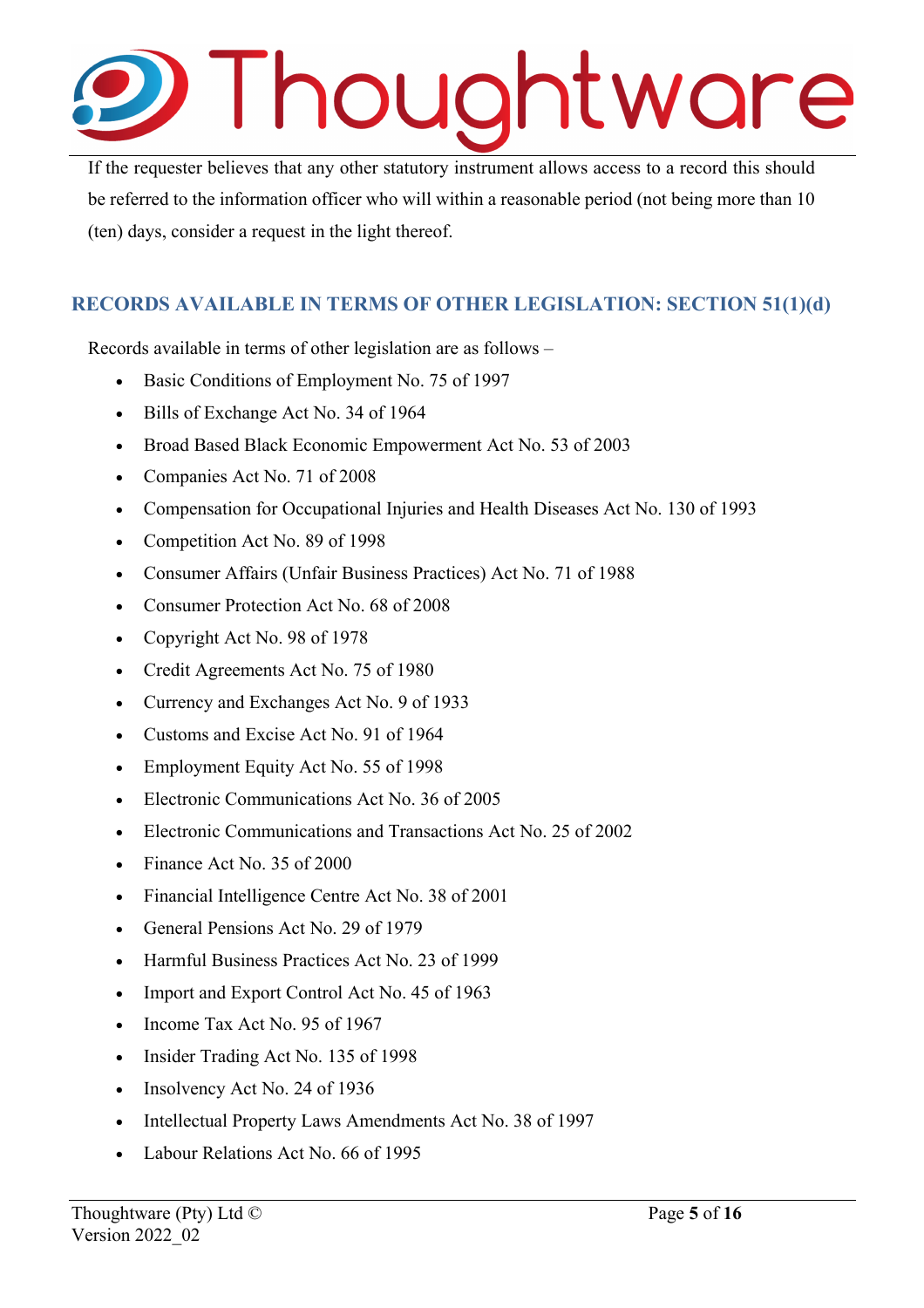

- Long Term Insurance Act No. 52 of 1998
- Medical Schemes Act No. 131 of 1998
- Municipal Finance Management Act No. 56 of 2003
- National Building Regulations and Building Standards Act No. 103 of 1977
- National Credit Act No. 34 of 2005
- National Environmental Management: Waste Act No. 59 of 2008
- Occupational Health & Safety Act No. 85 of 1993
- Patents Act No. 57 of 1978
- Pension Funds Act No. 24 of 1956
- Post Office Act No. 44 of 1958
- Price Control Amendment Act, No. 80 of 1967
- Prescribed Rate of Interest Act No. 55 of 1975
- Prevention and Combating of Corrupt Activities Act No. 12 of 2004
- Promotion of Access to Information Act No. 2 of 2000
- Protected Disclosures Act No. 26 of 2000
- Protection of Businesses Act No. 99 of 1978
- Public Finance Management Act No. 1 of 1999
- Regional Services Councils Act No. 109 of 1985
- Regulation of Interception of Communications and Provision of Communication Related Information Act No. 70 of 2002
- SA Reserve Bank Act No. 90 of 1989
- Second Hand Goods Act No. 23 of 1955
- Sale and Services Matters Act No. 25 of 1964
- Securities Services Act No. 36 of 2004
- Securities Transfer Tax Act No. 25 of 2007
- Securities Transfer Tax Administration Act No. 26 of 2007
- Short Term Insurance Act No. 53 of 1998
- Skills Development Levies Act No. 9 of 1999
- Skills Development Act No. 97 of 1998
- Stamp Duties Act No. 77 of 1968
- Stock Exchange Control Act No. 1 of 1985
- Tax on Retirement Funds Act No. 38 of 1996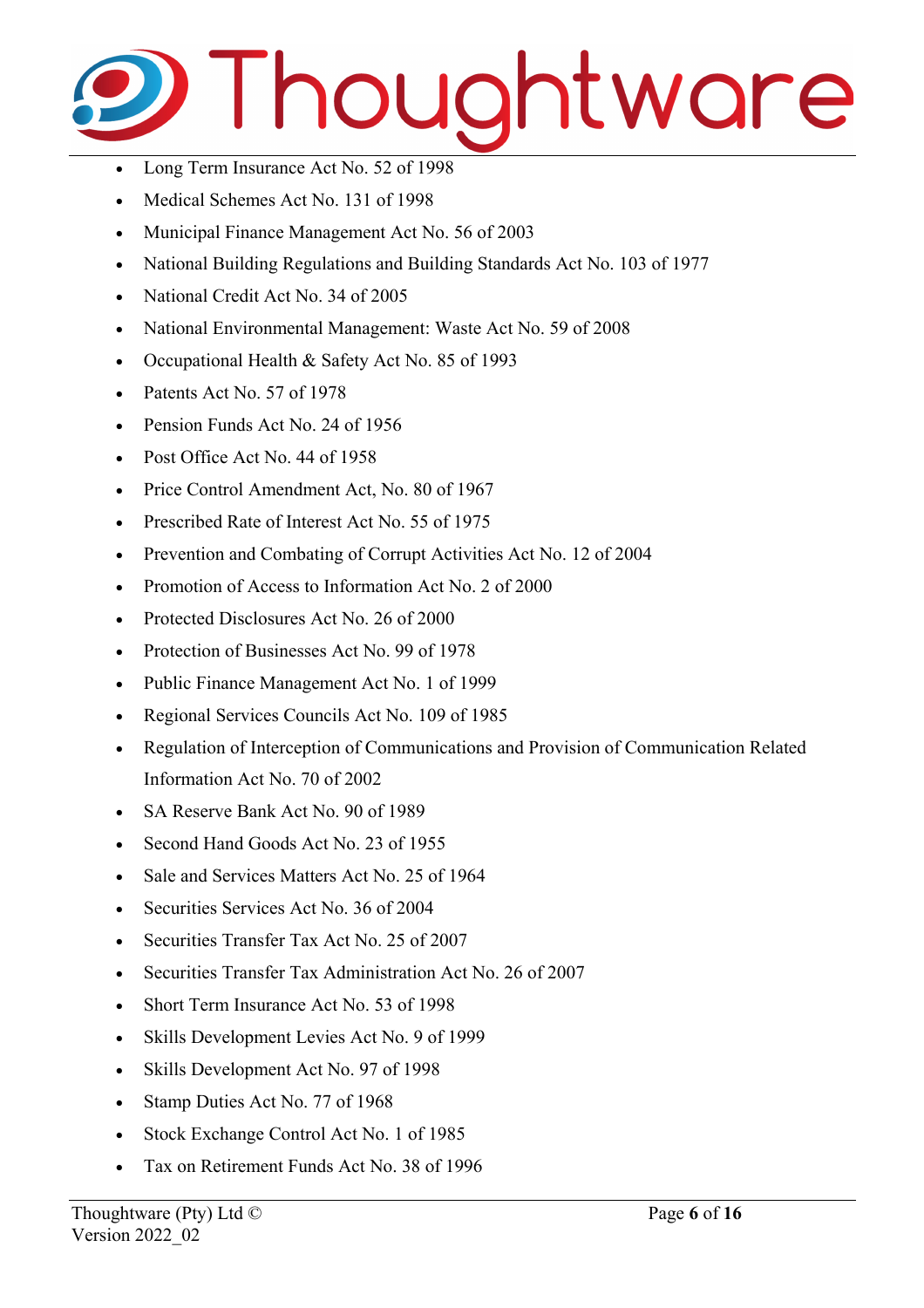

- Trade Practices Act No. 76 of 1976
- Trade Marks Act No. 194 of 1993
- Uncertificated Securities Tax Act No. 31 of 1998
- Unemployment Contributions Act No. 4 of 2002
- Unemployment Insurance Act No. 63 of 2001
- Value Added Tax Act No. 89 of 1991

#### **SUBJECTS AND CATEGORIES OF RECORDS HELD: SECTION 51(1)(e)**

#### **1. Companies Act Records**

- Documents of incorporation
- Memorandum and Articles of Association
- Memorandum of Incorporation
- Minutes of Board of Directors meetings
- Records relating to the appointment of directors/ auditor/ secretary/public officer and other officers
- Share Register and other statutory registers

#### **2. Financial Records**

- Annual Financial Statements
- Tax Returns
- Accounting Records
- Banking Records
- Bank Statements
- Paid Cheques
- Electronic banking records
- Asset Register
- Rental Agreements
- Invoices

#### **3. Income Tax Records**

• SITE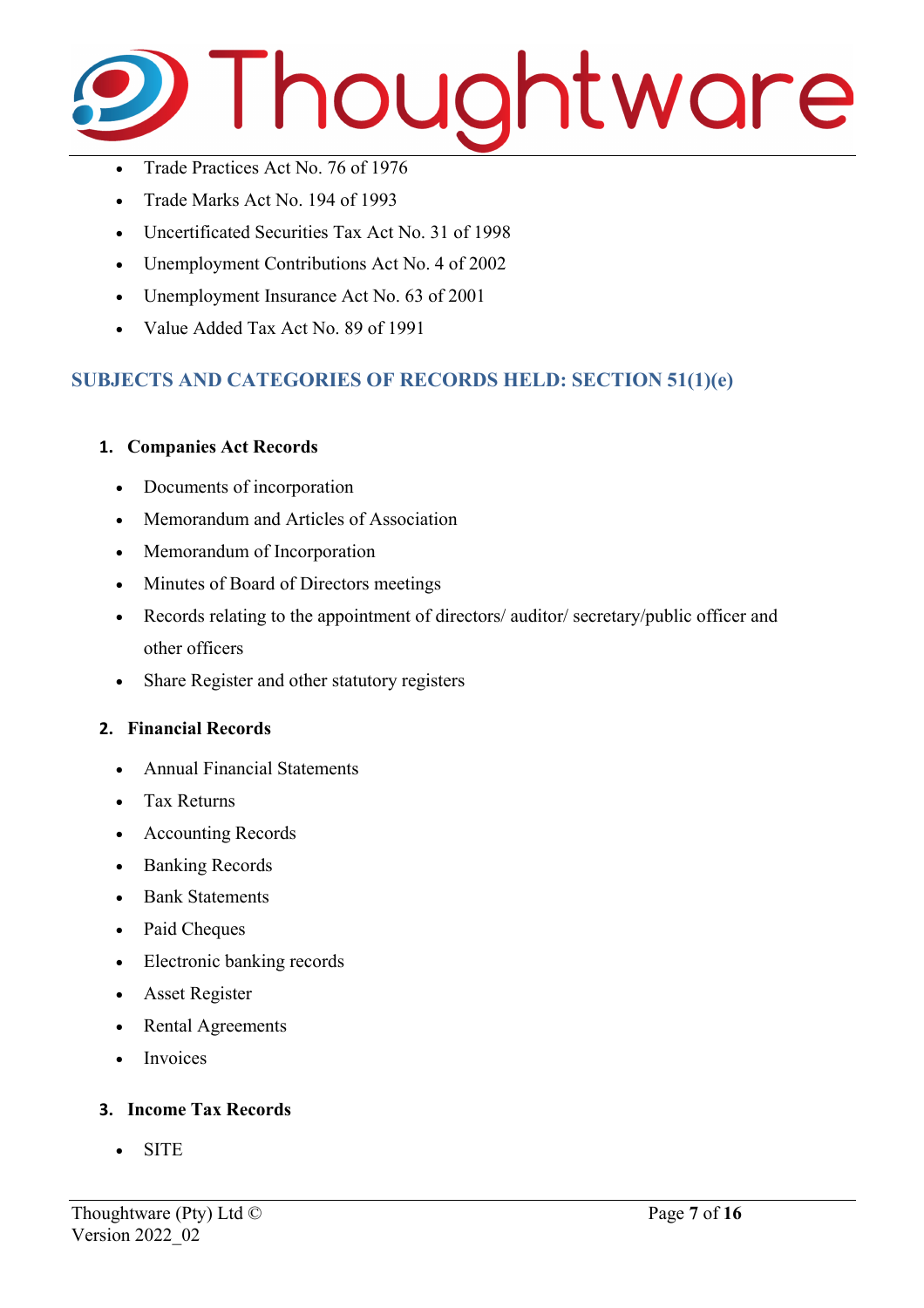

#### • PAYE

- Documents issued to employees for income tax purposes
- Records of payments made to SARS on behalf of employees
- VAT
- Regional Services Levies
- Skills Development Levies
- UIF
- Workmen's Compensation

#### **4. Personnel Documents and Records**

- Employment contracts
- Employment Equity Plan
- Medical Aid records
- Pension Fund records
- Disciplinary records
- Salary records
- **SETA** records
- Disciplinary code
- Leave records
- Training records
- Training Manuals

#### **5. Intellectual Property**

- Trademarks
- Copyright
- Licenses

#### **6. Marketing and Sales**

- Market information
- Public customer information
- Product brochures
- Owner manuals
- Product sales records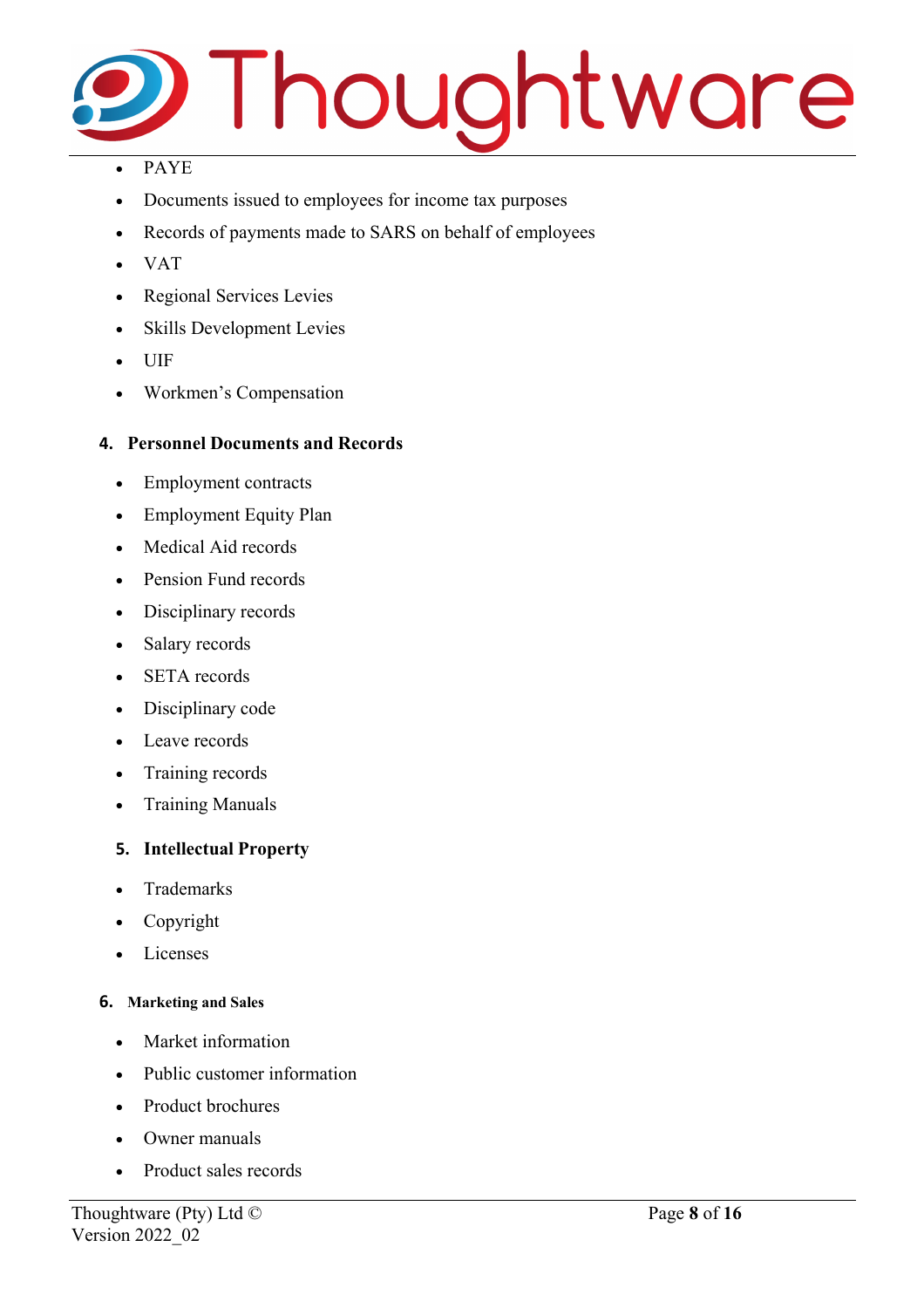

Marketing strategies

#### **7. Immovable and Moveable Property**

- Agreements for leased property by the Company
- Leases in respect of vehicles
- Office equipment leases

#### **8. Insurance**

Insurance policies

#### **9. Software**

- Software licenses
- Software agreements
- Software library

## **DETAIL ON HOW TO MAKE A REQUEST FOR ACCESS: SECTION 51(e)**

- The requester must complete Annexure A and submit this form together with a request fee, to the information officer of the private body.
- The form must be submitted to the information officer of the private body at his/her address, fax number, or electronic mail address
- The form must:-

provide sufficient particulars to enable the information officer of the private body to identify the record/s requested and to identify the requester, indicate which form of access is required, specify a postal address or fax number of the requester in the Republic, identify the right that the requester is seeking to exercise or protect, and provide an explanation of why the requested record is required for the exercise or protection of that right, if in addition to a written reply, the requester wishes to be informed of the decision on the request in any other manner, to state that manner and the necessary particulars to be informed in the other manner, if the request is made on behalf of another person, to submit proof of the capacity in which the requester is making the request, to the reasonable satisfaction of the information officer of the private body.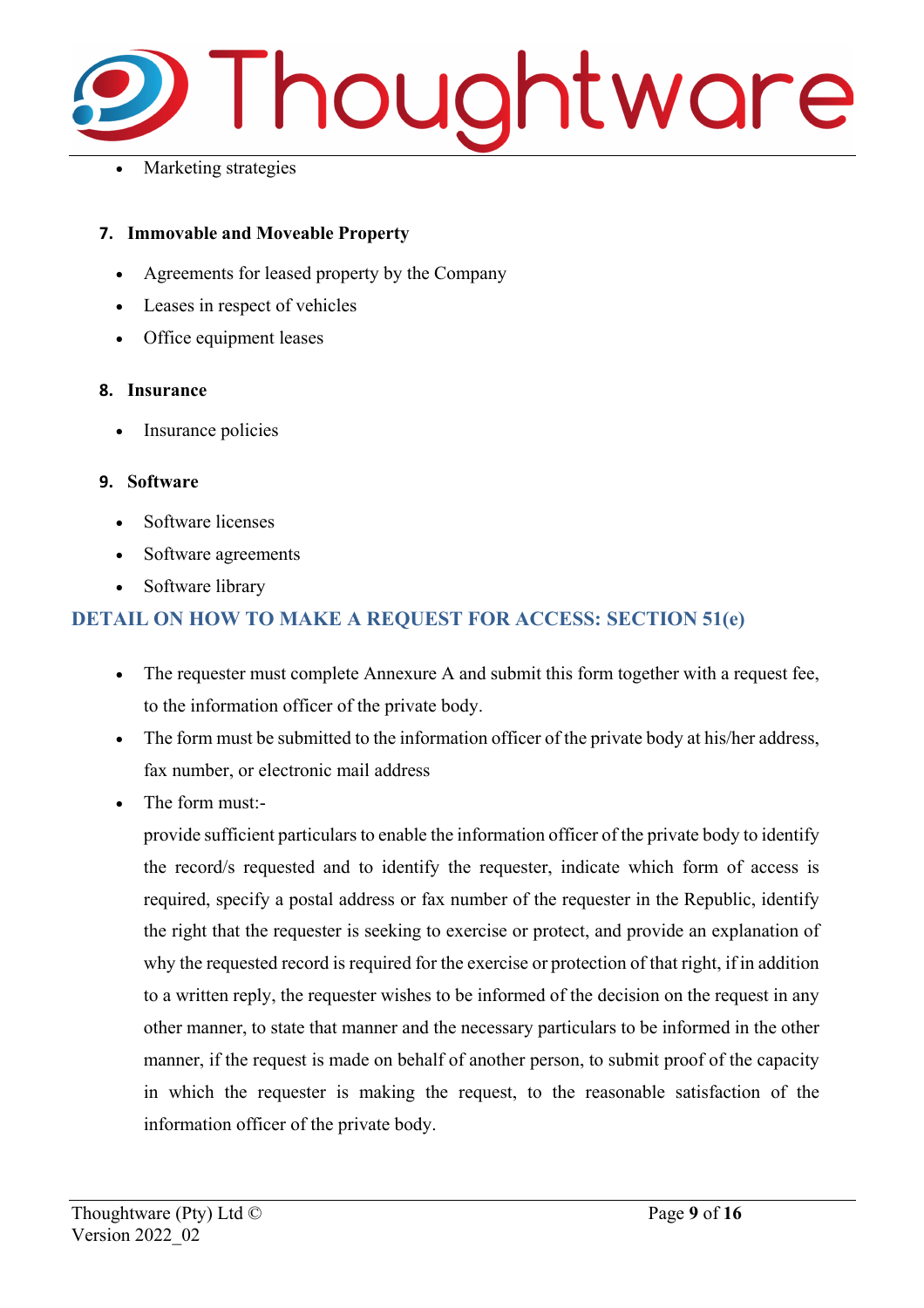# Thoughtware

#### **THE LATEST NOTICE IN TERMS OF SECTION 52(2) (IF ANY)**

At this stage no notice(s) has/have been published on the categories of records that are automatically available without a person having to request access in terms of PAIA.

#### **PRESCRIBED FEES IN TERMS OF SECTION 54(1)**

In terms of section 54(1) of the Act the head of a private body (or by implication its information officer) is not obliged to process the request until the prescribed request fee (currently R50.00 (fifty rand)) has been paid. Unless and until the fee or any deposit that the requester is required to pay in terms of the Act, and all other procedural requirements have been complied with the 30 (thirty day) period allowed for the information officer to consider, the request shall not commence.

A schedule of the prescribed fees may be obtained by viewing regulation R187 on the South African Human Rights Commission's website at [www.sahrc.org.za.](http://www.sahrc.org.za/) As at the date of publication of this manual, the fees are as set out in Annexure B.

#### **COPIES OF THIS MANUAL**

Copies of this manual are obtainable in hardcopy from the premises of Thoughtware Proprietary Limited, and in electronic format by return email addressed to  $info@thoughtware.com$ . The following reference must be inserted in the subject line of the email "Request for Manual".

This manual will be published as required by the Act.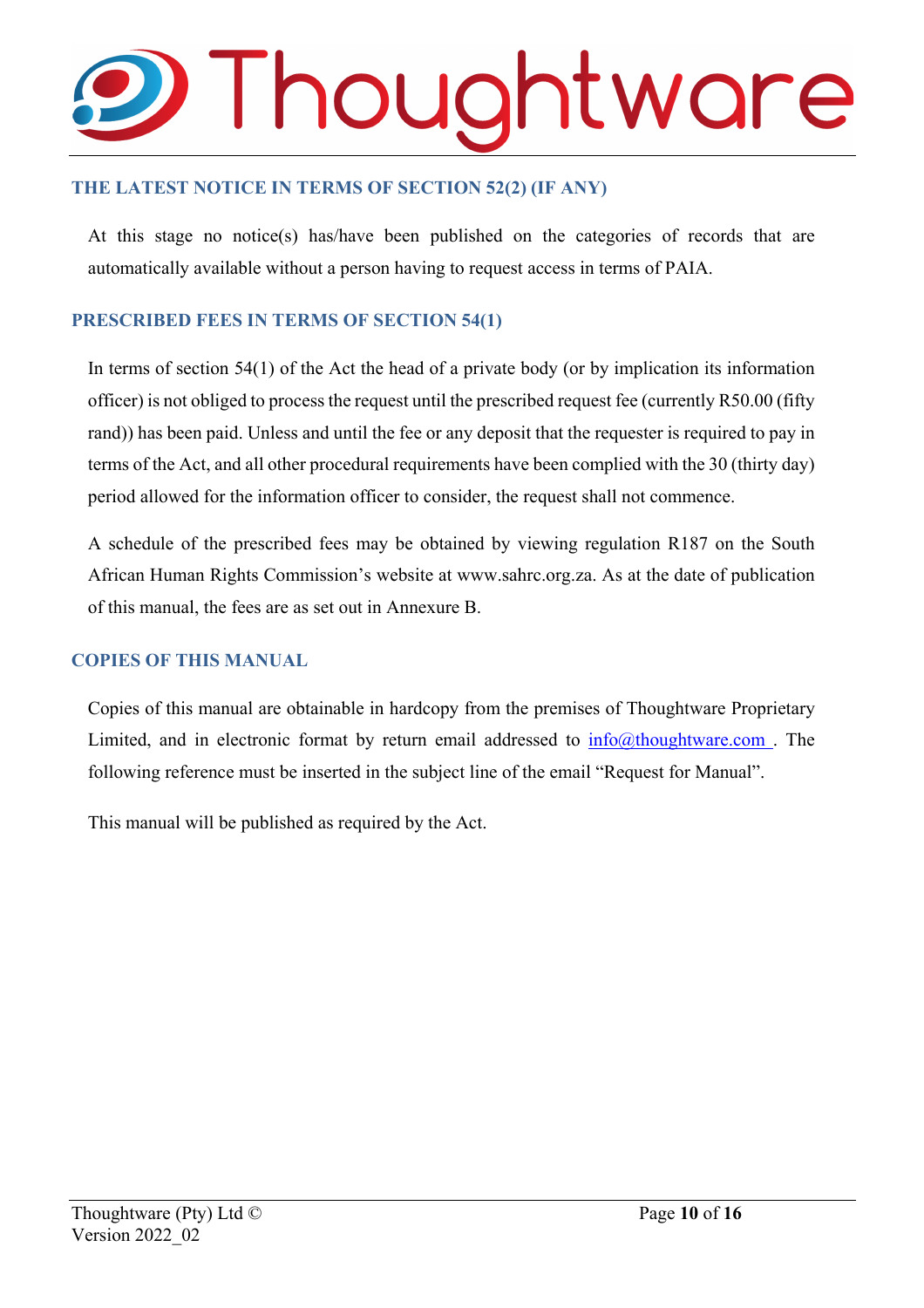

# **ANNEXURE A**

### **SECTION 53(1) OF THE ACT**

#### *FORM FOR APPLICATION OF INFORMATION REQUEST FOR ACCESS TO RECORD OF PRIVATE BODY*

**A. Particulars of Private Body**

[Full registered name of company] **Information Officer**

Attention: [name]

**Postal Address**: [address]

**Street Address**: [address]

**Tel. No.**: [number]

**Fax. No.**: [number]

**Email address**: [address]

#### **B. Particulars of Person requesting access to the Record**

*a) The particulars of the person who requests access to the record must be given below. b) The address and contact number in the Republic of South Africa to which the information is to be send must be given.*

*c) Proof of the capacity in which the request is made, if applicable, must be attached.*

| Full Name of Entity (if juristic person):                                 |                                                                                                                      |                         |  |
|---------------------------------------------------------------------------|----------------------------------------------------------------------------------------------------------------------|-------------------------|--|
| Identity Number (if natural person):                                      |                                                                                                                      |                         |  |
| Registration Number (if juristic person):                                 | <u> 1989 - Johann John Stein, markin fan it ferstjer fan de ferstjer fan it ferstjer fan de ferstjer fan it fers</u> |                         |  |
| Postal Address:                                                           |                                                                                                                      |                         |  |
| Contact Number:                                                           |                                                                                                                      | (landline) (cell phone) |  |
| Email Address:                                                            |                                                                                                                      |                         |  |
| Capacity in which request is made, when made on behalf of another person: |                                                                                                                      |                         |  |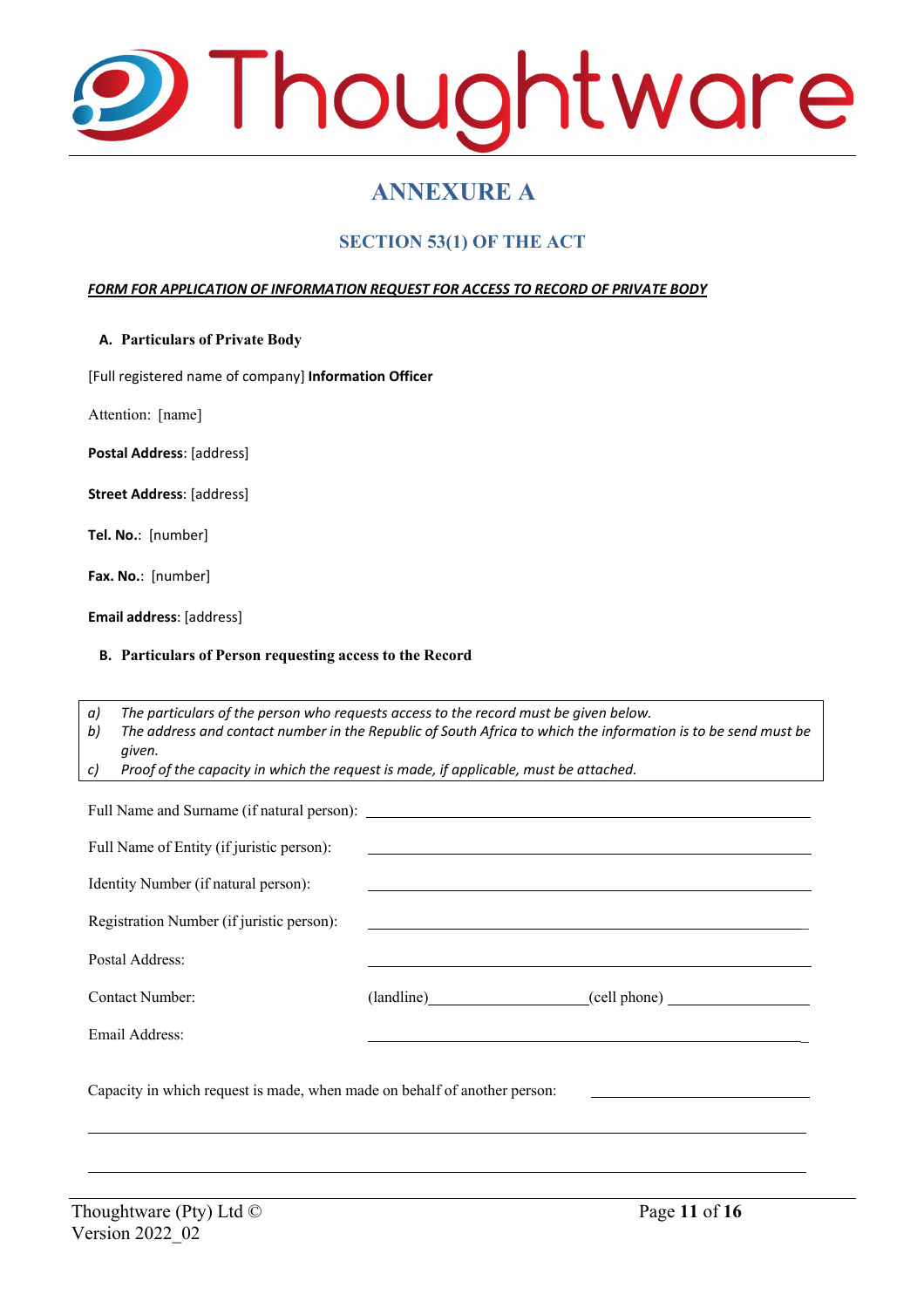

#### **C. Particulars of Person on whose behalf request is made**

This section must be completed ONLY if a request for information is made on behalf of another person. If the request is made on behalf of another person, to submit proof of the capacity in which the requester is making the request, to *the reasonable satisfaction of the information officer of the private body.*

Identity Number:

#### **D. Particulars of Record**

Full Names and Surname:

*a) Provide full particulars of the record to which access is requested, including the reference number if that is known to you, to enable the record to be located.*

b) If the provided space is inadequate, please continue on a separate piece of paper and attach it to this form. The *requester must sign all the additional pages.*

Description of record or relevant part of the record:

Reference number, if available:

Any further particulars of record:

#### **E. Fees**

- *a) A request for access to a record, other than a record containing personal information about yourself, will be processed only after a request fee has been paid.*
- *b) You will be notified of the amount required to be paid as the request fee.*
- *c) The fee payable for access to a record depends on the form in which access is required and the reasonable time required to search for and prepare a record.*
- *d) If you qualify for exemption of the payment of any fee, please state the reason for exemption.*

Reason for exemption from payment of fees: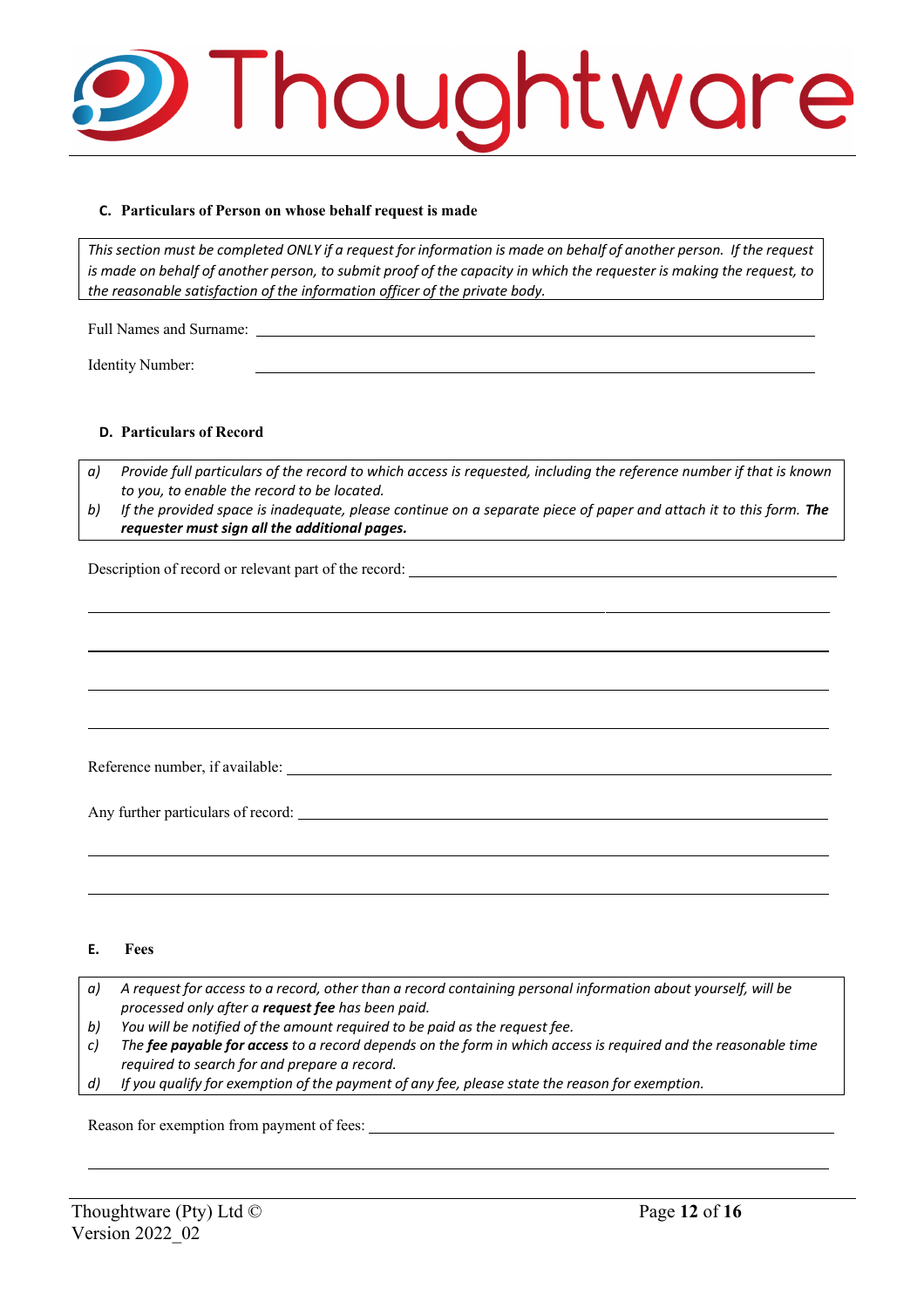| <b>9 Thoughtware</b> |  |  |
|----------------------|--|--|
|                      |  |  |

#### **F. Form of access to Record**

If you are prevented by a disability from reading, viewing or listening to the record in the form of access provided for in 1 to 4 hereunder, state your disability and indicate in which form the record is required.

| Disability:                                                                                                                                                                                                                                                                                                                                                                                                 | Form in which record is required:          |  |  |
|-------------------------------------------------------------------------------------------------------------------------------------------------------------------------------------------------------------------------------------------------------------------------------------------------------------------------------------------------------------------------------------------------------------|--------------------------------------------|--|--|
|                                                                                                                                                                                                                                                                                                                                                                                                             |                                            |  |  |
| Mark the appropriate box with an $X$                                                                                                                                                                                                                                                                                                                                                                        |                                            |  |  |
| <b>NOTES:</b>                                                                                                                                                                                                                                                                                                                                                                                               |                                            |  |  |
| a) Compliance with your request in the specified form may depend on the form in which the record is available.<br>b) Access in the form requested may be refused in certain circumstances. In such a case you will be informed if<br>access will be granted in another form.<br>c) The fee payable for access to the record, if any, will be determined partly by the form in which access is<br>requested. |                                            |  |  |
| If the record is in written or printed form:<br>1.                                                                                                                                                                                                                                                                                                                                                          | Copy of record *<br>Inspection of record * |  |  |
| If record consists of visual images: (this includes photographs, slides, video recordings, computer-generated<br>2.<br>images, sketches, etc.):<br>Transcription of the images *<br>Copy of the images *<br>View the images *<br>If record consists of recorded words or information which can be reproduced in sound:<br>3.                                                                                |                                            |  |  |
| Transcription of soundtrack *<br>Listen to the soundtrack *<br>(written or printed document)<br>(audio cassette)                                                                                                                                                                                                                                                                                            |                                            |  |  |
| If record is held on computer or in an electronic or machine-readable form:<br>4.                                                                                                                                                                                                                                                                                                                           |                                            |  |  |
| Printed copy of record *<br>Printed copy of information derived from the record *<br>Copy in computer readable form *<br>(compact disc)                                                                                                                                                                                                                                                                     |                                            |  |  |
| * If you requested a copy or transcription of a record (above), do you wish the copy or transcription to be posted to<br>you? Postage is payable.<br><b>YES</b><br>N <sub>O</sub>                                                                                                                                                                                                                           |                                            |  |  |

**G. Particulars of right to be exercised or protected**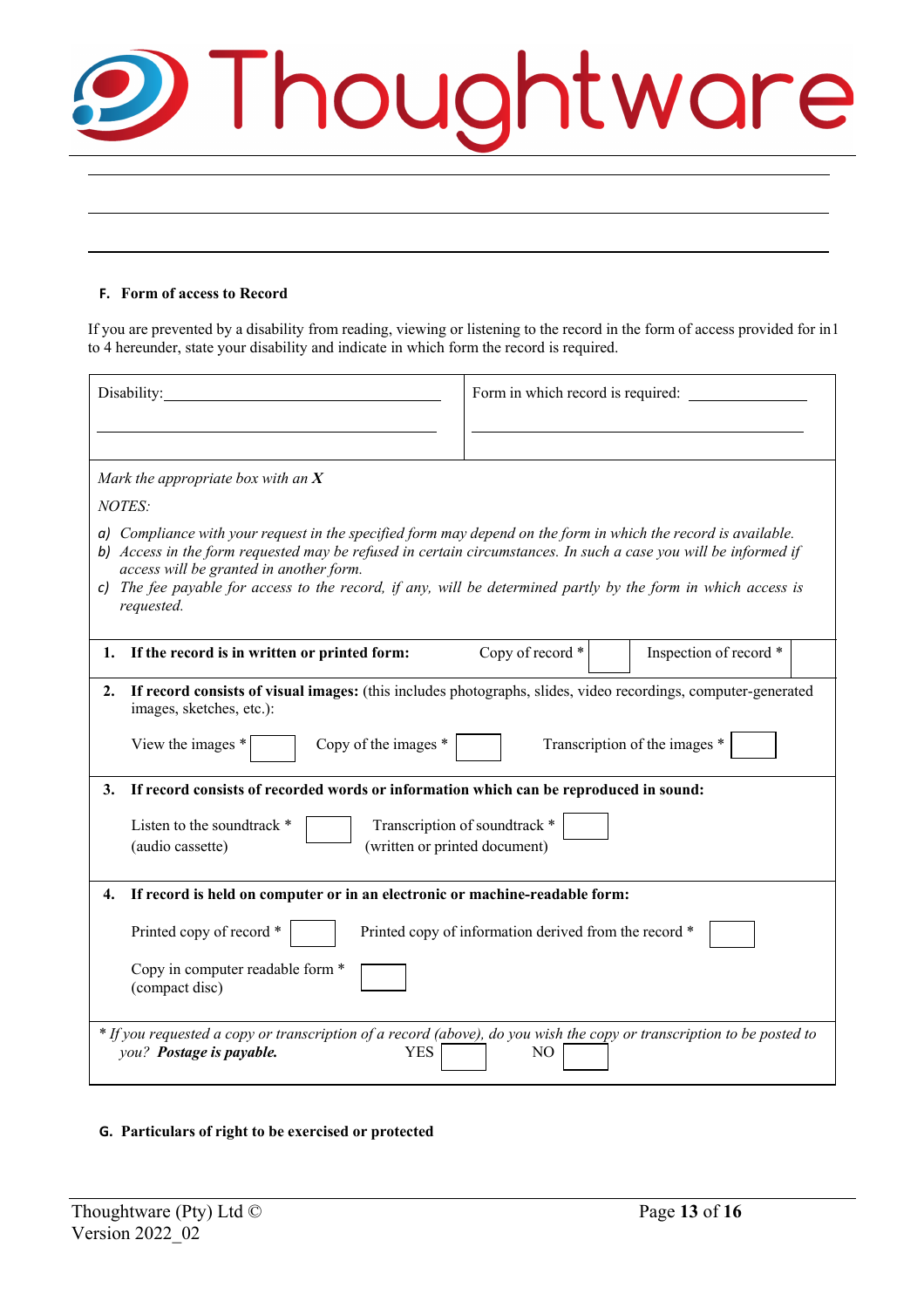# Thoughtware

If the provided space is inadequate, please continue on a separate piece of paper and attach it to this form. The *requester must sign all the additional pages.*

Indicate which right is to be exercised or protected:

Explain why the record requested is required for the exercise or protection of the aforementioned right:

#### **H. Notice of decision regarding request for access**

You will be notified in writing whether your request has been approved / denied. If you wish to be informed in another *manner, please specify the manner and provide the necessary particulars to enable compliance with your request.*

How would you prefer to be informed of the decision regarding your request for access to the record?

| $\sim$<br>$\mathcal{D}1\mathcal{E}$ | <br>ua | `<br>. . |
|-------------------------------------|--------|----------|

Signature of Requester / Person on whose behalf Request is made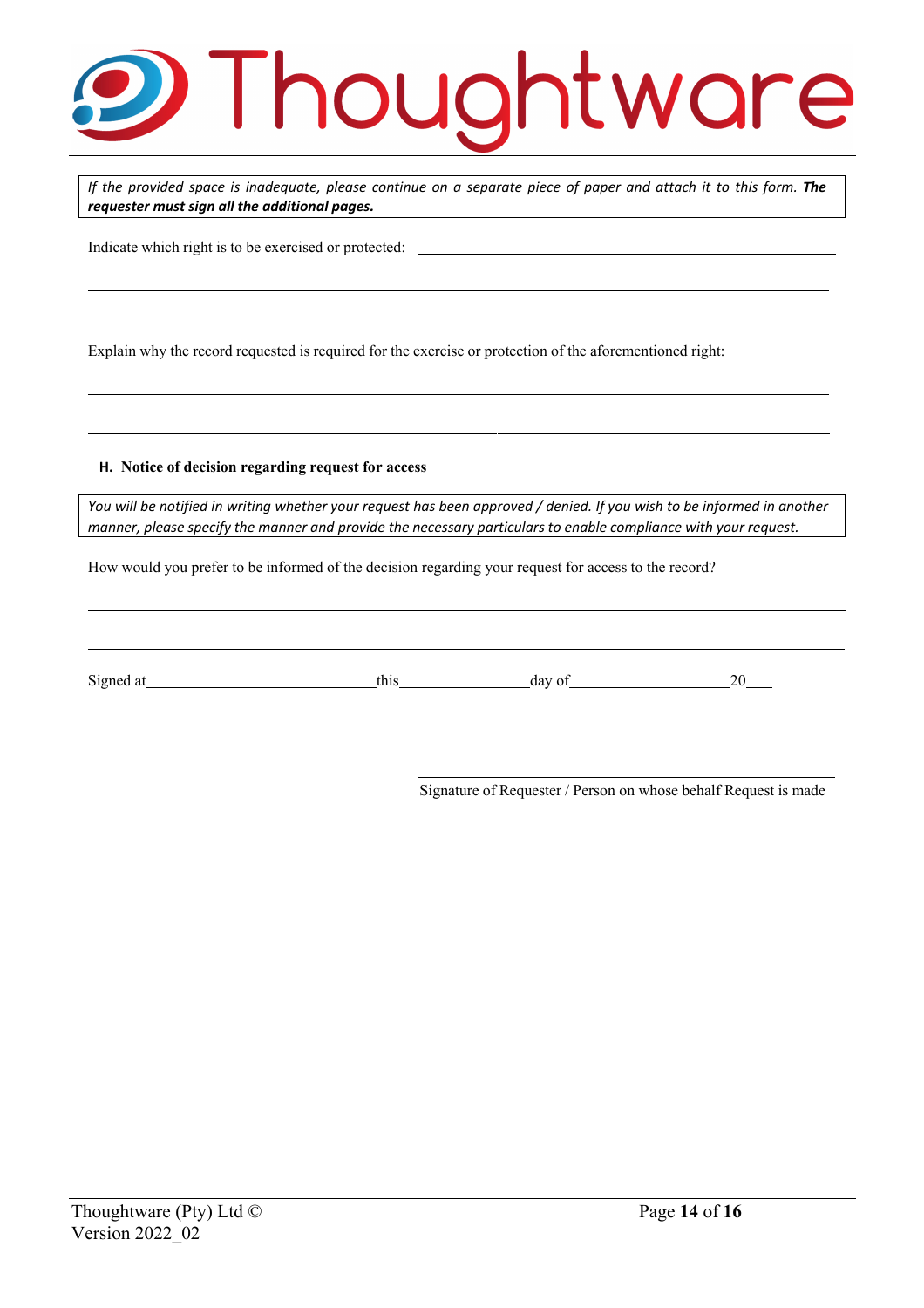# **Thoughtware ANNEXURE B**

#### **FEES**

All prices listed below are exclusive of value added tax as set out in the Value Added Tax Act, No. 89 of 1991.

#### **SECTION 54(7) OF THE ACT**

The request fee payable by a requester, other than a personal requester (i.e. a person seeking access to records that contain their personal information), is R50.00 (fifty rand)

The fee for a copy of the manual is R2.10 (two rand, ten cents) for every photocopy of an A4-size page or part thereof.The actual postage is payable when a copy of a record must be posted to a requester.

For the purposes of section  $54(2)$  of the Act –

- six hours as the hours to be exceeded before a deposit is payable.
- the third of the access fee is payable as a deposit by the requester.

The access fees are –

|           | For every photocopy of an A4-size page or part thereof              | R 2.10              |
|-----------|---------------------------------------------------------------------|---------------------|
|           | For every printed copy of an A4-size page or part thereof held on a |                     |
|           | computer or in electronic or machine-readable form                  | R <sub>1.75</sub>   |
|           | For a copy in a computer-readable form on compact disc              | R <sub>170.00</sub> |
|           | For a transcription of visual images, for an A4-size page or part   |                     |
|           | thereof                                                             | R70.00              |
|           | For a copy of visual images                                         | R90.00              |
|           | For a transcription of an audio record, for an A4-size page or part |                     |
|           | Thereof                                                             | R <sub>30.00</sub>  |
|           |                                                                     |                     |
| $\bullet$ | For a copy of an audio record                                       | R50.00              |
|           | To search for and prepare the record for disclosure, for each       |                     |